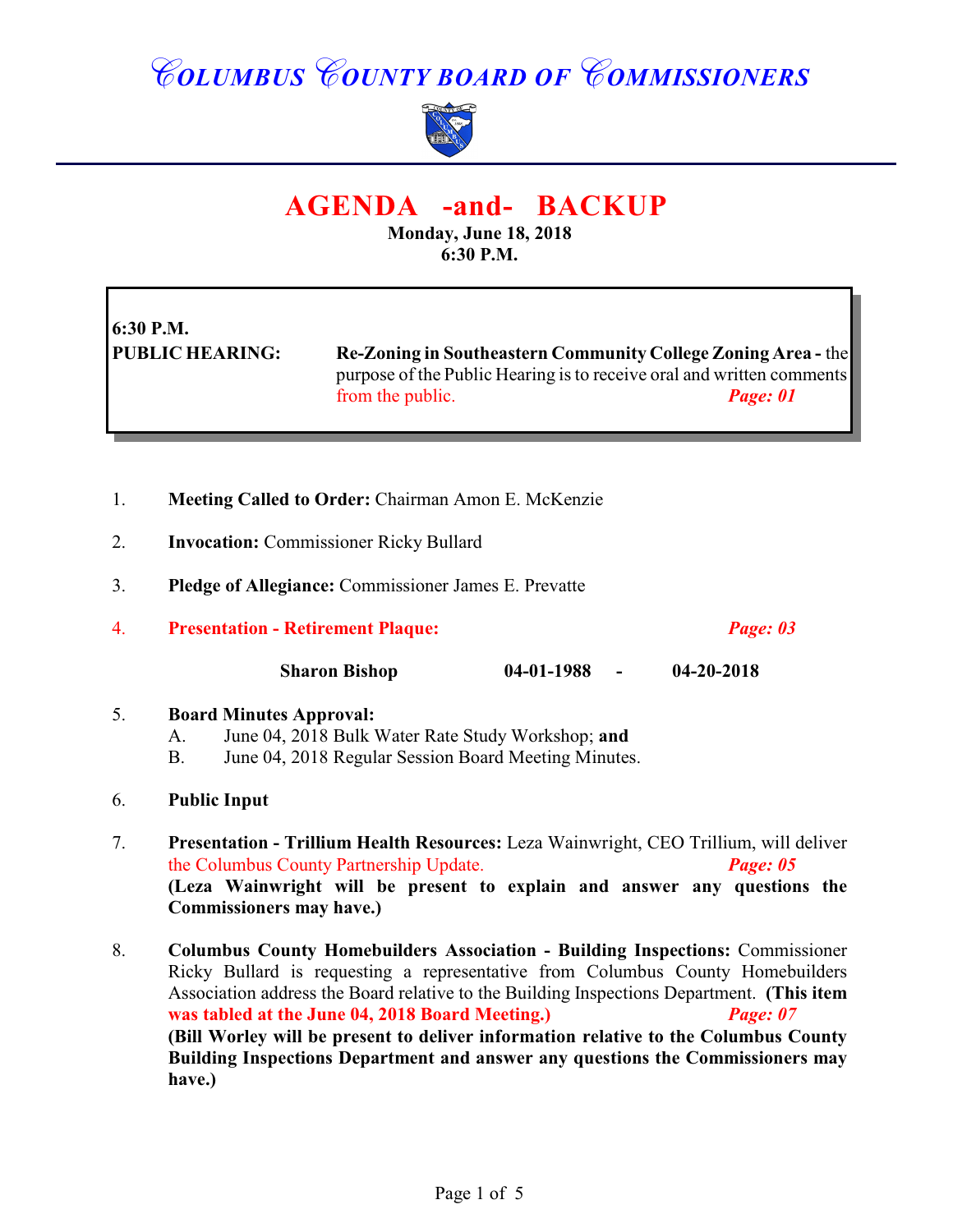- 9. **Presentation A New Life Ranch, LLC:** Richard C. Bond, Equine and Cattle Operations Director, will deliver information on their new business. *Page: 09* **(Richard Bond will present details relative to their business and answer any questions the Commissioners may have.)**
- 10. **Firefighters Relief Fund Chadbourn Fire and Rescue, Incorporated:** Randy Guyton, Chief, would like to recommend Tony Freeman to replace Leroy Honeycutt who is deceased on the Firefighters Relief Fund. *Page: 11* **(Randy Guyton will be present to explain and answer any questions the Commissioners may have.)**
- 11. **Administration/Legal Agreements for Administrative and Technical Services and Engineering Services for the HMGP funding:** Michael H. Stephens, County Manager / Attorney, is requesting Board approval for the agreements between Columbus County and The Adams Company. *Pages: 13 - 36* **(Michael Stephens and Floyd Adams will be present to explain and answer any questions the Commissioners may have.)**
- 12. **Emergency Services Departmental Update:** Kay Worley, Emergency Services Director, will deliver a departmental update. *Pages: 37 - 42* **(Kay Worley will be present to deliver update and answer any questions the Commissioners may have.)**
- 13. **Aging - Home and Community Care Block Grant:** Amanda Harrelson, Director of Aging, is requesting Board approval of the Home and Community Care Block Grant for \$567,794, with a County match of \$63,088, and other listed motions. **Pages: 43 - 54 (Amanda Harrelson will be present to explain and answer any questions the Commissioners may have.)**
- 14. **Social Services Memorandum of Understanding:** Algernon McKenzie, Social Services Director, is requesting Board approval for Michael Stephens, County Manager, and Algernon W. McKenzie, DSS Director, to sign the Memorandum of Understanding. *Pages: 55 - 75* **(Algernon McKenzie will be present to explain and answer any questions the Commissioners may have.)**
- 15. **Social Services Monthly Administrative Update:** Algernon McKenzie, Social Services Director, will deliver the Monthly Administrative Update. *Pages: 77 - 84* **(Algernon McKenzie will be present to explain and answer any questions the Commissioners may have.)**
- 16. **Planning Re-Zoning of Southern Portion of Parcel #82808:** Gary Lanier and Samantha Alsup, Planning Department, are requesting the Board to approve the re-zoning of the southern portion of this parcel of land. *Pages: 85 - 91* **(Gary Lanier will be present to explain and answer any questions the Commissioners may have.)**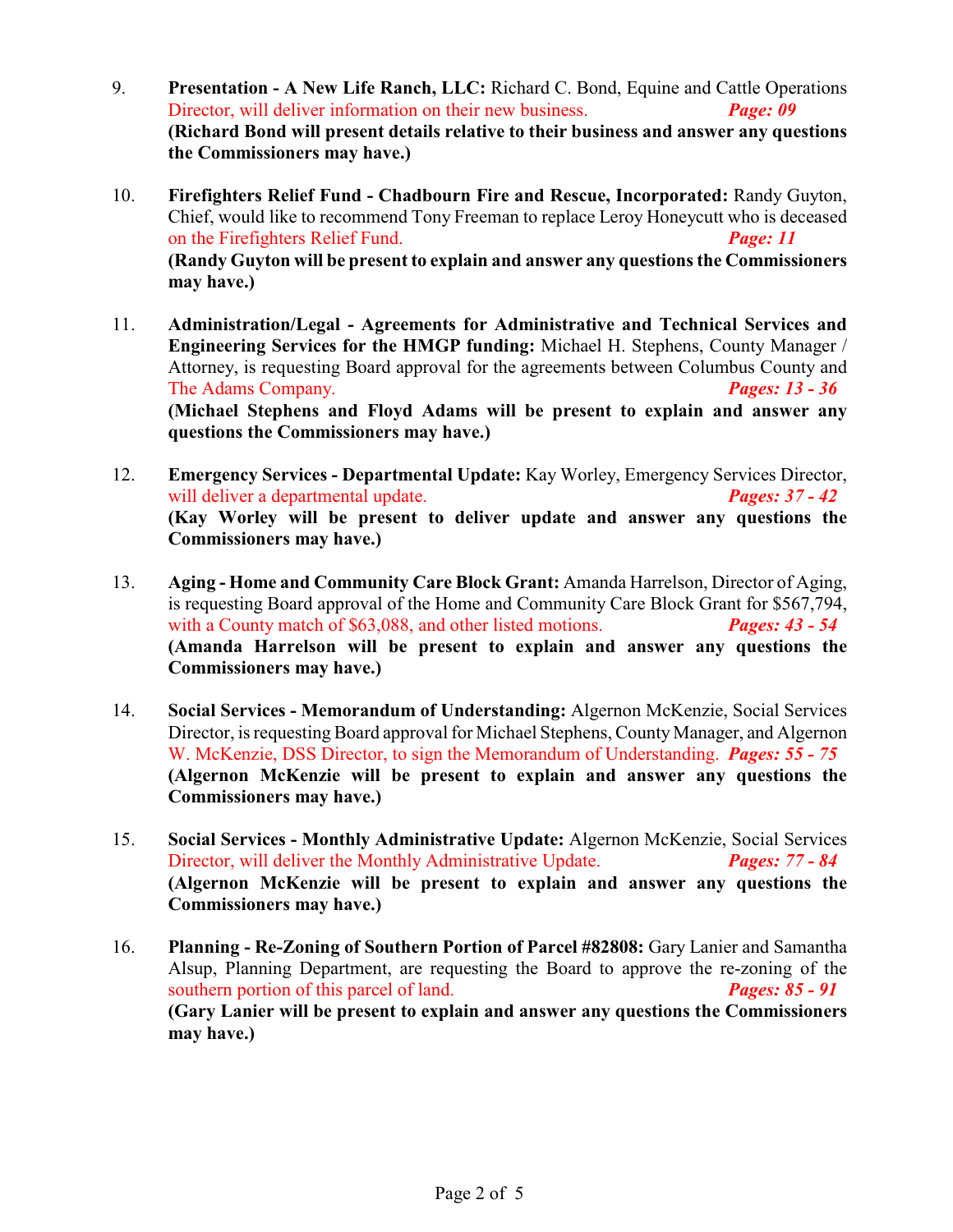- 17. **Economic Development Expenditure of Budgeted Funds:** Gary Lanier, Economic Development Director, is requesting Board approval to use the Economic Development funds for extension of a water line down Midway Road. *Pages: 93 - 94* **(Gary Lanier will be present to explain and answer any questions the Commissioners may have.)**
- 18. **Finance Approval of Engagement Letter and Contract for Auditing Services:** Bobbie Faircloth, Finance Director, is requesting Board approval of the Engagement Letter and Contract to Audit Accounts from Thompson, Price, Scott, Adams and Company, P.A.

*Pages: 95 - 112*

**(Bobbie Faircloth will be present to explain and answer any questions the Commissioners may have.)**

- 19. **Voting Delegate NACo 83<sup>rd</sup> Annual Conference:** Michael H. Stephens, County Manager/Attorney, is requesting the Board to appoint a voting delegate for the conference to be held July 13-16, 2018. *Pages: 113-114* **(Michael Stephens will be present to explain and answer any questions the Commissioners may have.)**
- 20. **Resolution Resolution of Support for Extension of Natural Gas Pipeline in Columbus County:** Vice Chairman Burroughs is requesting Board approval and adoption of this Resolution. *Pages: 115-116* **(Vice Chairman Burroughs will be present to explain and answer any questions the Commissioners may have.)**
- 21. **Appointments/Re-Appointments/Replacements to Boards, Commissions and Committees:** June B. Hall, Clerk to the Board, is requesting the Board to appoint, re-appoint or replace members on the following boards, commissions and committees. *Pages: 117-130* **(June B. Hall will be present to explain and answer any questions the Commissioners may have.)**

| <b>COMMITTEE</b>                                             | ZONE/<br>EB | PERSON(S)                | <b>EXPIR.</b><br><b>DATE</b> |
|--------------------------------------------------------------|-------------|--------------------------|------------------------------|
| Aging Advisory Council (Region O) -COG-                      | EВ<br>EB    | Ina Brown<br>Gene McNeil | 06/30/2018<br>06/30/2018     |
| Animal Control Advisory Council                              | Ш           | Vacant<br>Vacant         |                              |
| Brunswick Zoning, Planning Board and Board of<br>Adjustments | EB          | Caletta Faulk - ETJ      | $05 - 17 - 2018$             |
| Chadbourn Planning and Zoning Board                          | EB          | <b>ETJ - VACANT</b>      |                              |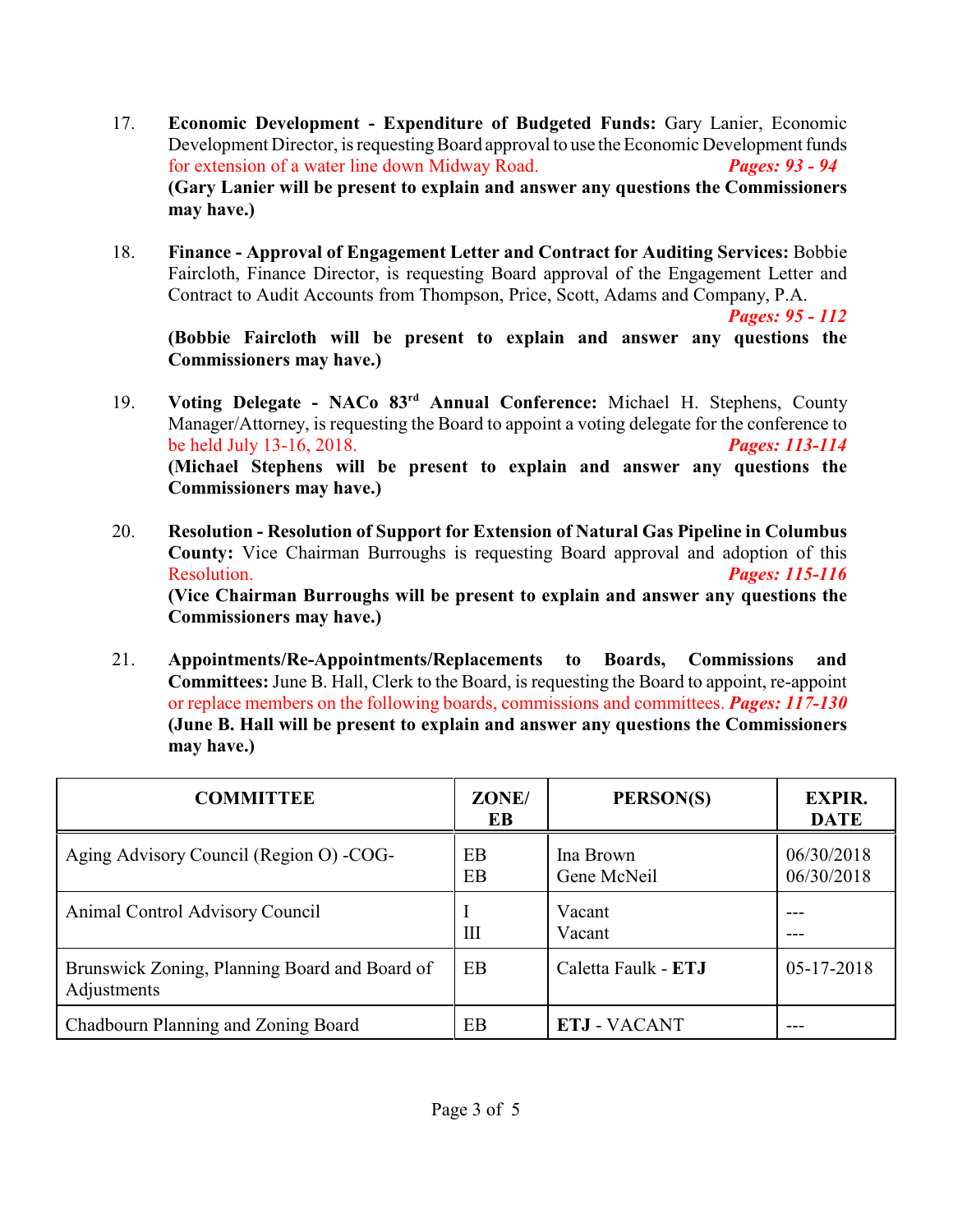| <b>COMMITTEE</b>                                                      | ZONE/<br>EB                                                 | PERSON(S)                                                                                                                         | <b>EXPIR.</b><br><b>DATE</b>                                                                   |
|-----------------------------------------------------------------------|-------------------------------------------------------------|-----------------------------------------------------------------------------------------------------------------------------------|------------------------------------------------------------------------------------------------|
| Economic Development Commission Board of<br><b>Directors</b>          | I<br>$\mathbf{I}$<br>IV                                     | Troy Willard Goss, Sr.<br>Harry Foley - Resigned<br>Leon M. Fox, Jr. -<br><b>Resigned</b>                                         | 06/30/2018<br>06/30/2018<br>06/30/2020                                                         |
| Housing Advisory Committee                                            | $\mathbf I$<br>$\mathbf{I}$<br>III<br>IV<br>VI              | <b>Richard Peacock</b><br><b>Michael Clemmons</b><br>David Solomon<br>Vickie Pait<br>Bonnie K. Prince                             | 06/30/2018<br>06/30/2018<br>06/30/2018<br>06/30/2018<br>06/30/2018                             |
| <b>Industrial Facilities Pollution Control Financing</b><br>Authority | EB<br>EB<br>EB                                              | <b>Emory Worley</b><br>Carl Meares, Jr.<br>Paul Gerald, Jr.                                                                       | 06/30/2018<br>06/30/2018<br>06/30/2018                                                         |
| Lake Waccamaw Planning Board                                          | EB                                                          | Kyle Peacock - ETJ                                                                                                                | 06-30-2018                                                                                     |
| Southeastern Community College Board of<br><b>Trustees</b>            | IV                                                          | Harry Foley                                                                                                                       | 06/30/2018                                                                                     |
| <b>Voluntary Agricultural District Board</b>                          | I<br>V                                                      | Alfonza Williams<br>Pat Lovette                                                                                                   | 06/30/2018<br>06/30/2018                                                                       |
| Water and Sewer Advisory Commission                                   | I<br>$\mathbf{I}$<br>III<br>IV<br>$\mathbf{V}$<br>VI<br>VII | Thaddus Williams<br>Andy Inman<br>Margaret Gordon<br>Kathryn Foley<br><b>Steve Long</b><br>James Wolrey<br><b>Todd Pennington</b> | 06-02-2018<br>06-02-2018<br>06-02-2018<br>06-02-2018<br>06-02-2018<br>06-02-2018<br>06-02-2018 |

#### **RECESS REGULAR SESSION and enter into COMBINATION MEETING of COLUMBUS COUNTY WATER and SEWER DISTRICTS I, II, III, IV and V BOARD MEETING**

#### 22. **Columbus County Water and Sewer Districts I, II, III, IV and V - Approval of Board Meeting Minutes:**

June 04, 2018 **Combination Meeting** of Columbus County Water and Sewer Districts I, II, III, IV and V Board Meeting **(5 sets)**